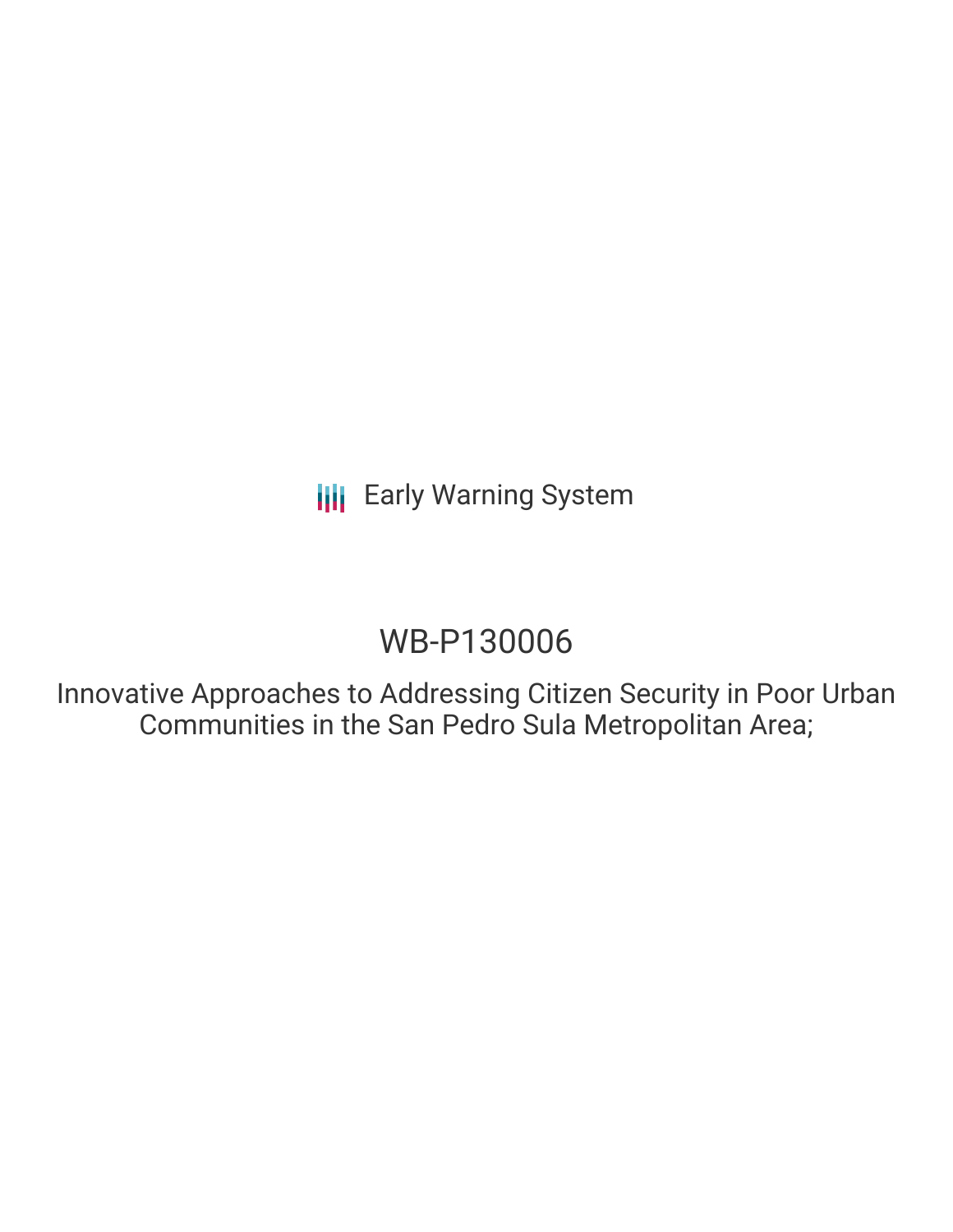

# Early Warning System

Innovative Approaches to Addressing Citizen Security in Poor Urban Communities in the San Pedro Sula Metropolitan Area;

## **Quick Facts**

| <b>Countries</b>              | Honduras               |
|-------------------------------|------------------------|
| <b>Financial Institutions</b> | World Bank (WB)        |
| <b>Status</b>                 | Pipeline               |
| <b>Bank Risk Rating</b>       | С                      |
| <b>Borrower</b>               | Government of Honduras |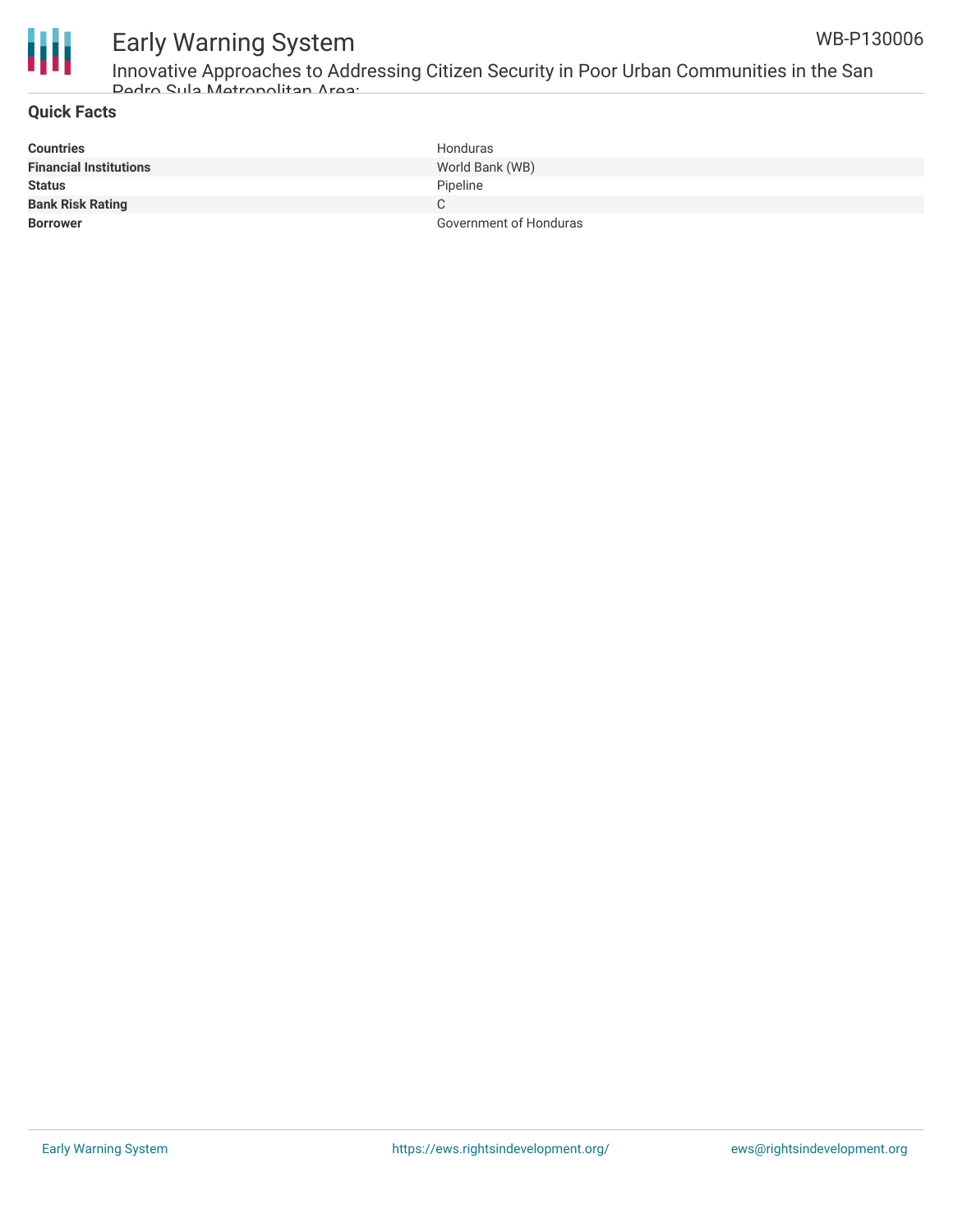



# Early Warning System

Innovative Approaches to Addressing Citizen Security in Poor Urban Communities in the San Pedro Sula Metropolitan Area;

# **Project Description**

The project description was not available at the time of the snapshot.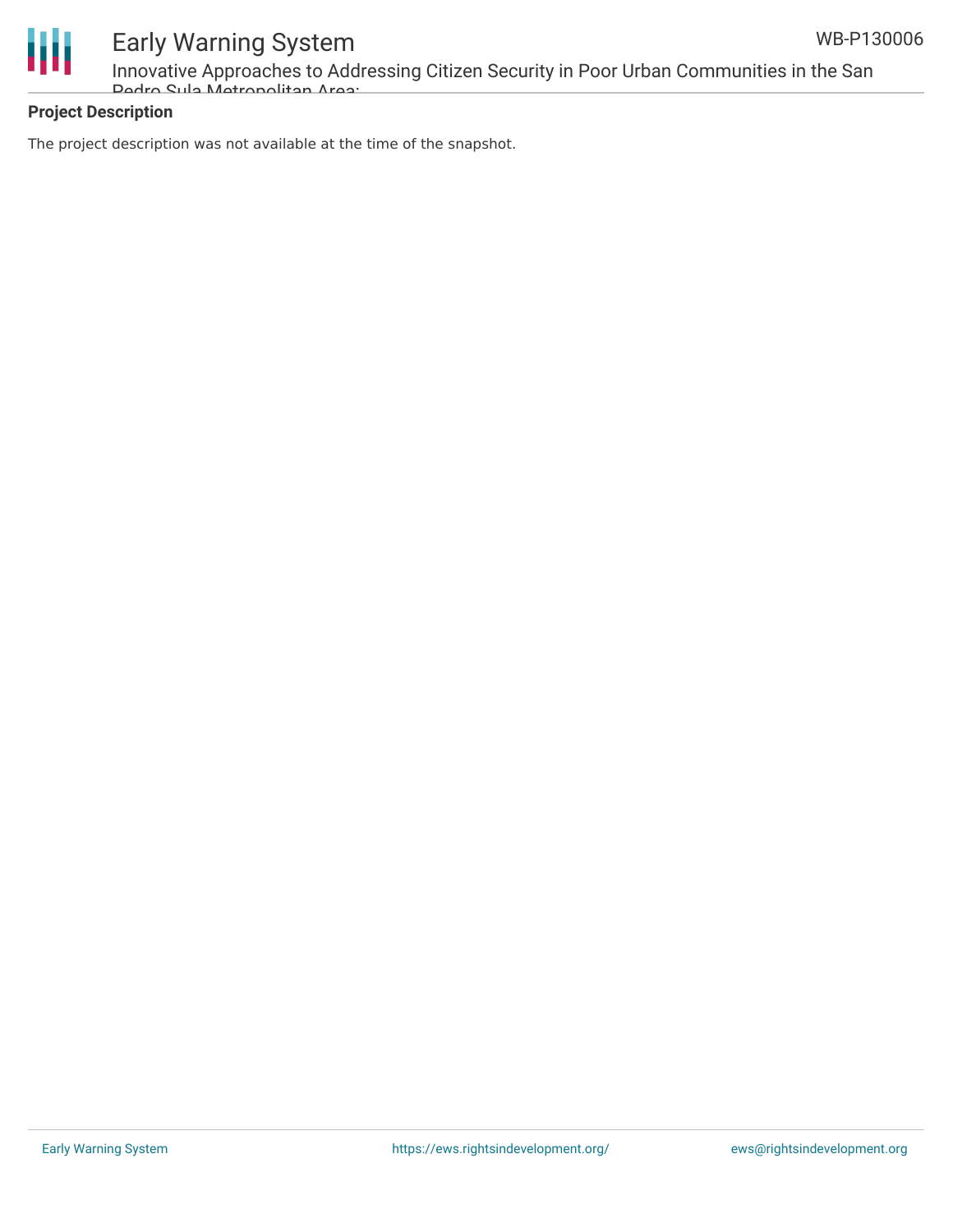

# Early Warning System

Innovative Approaches to Addressing Citizen Security in Poor Urban Communities in the San Pedro Sula Metropolitan Area;

# **Investment Description**

World Bank (WB)

Any of the investment information was available at the time of the snapshot.